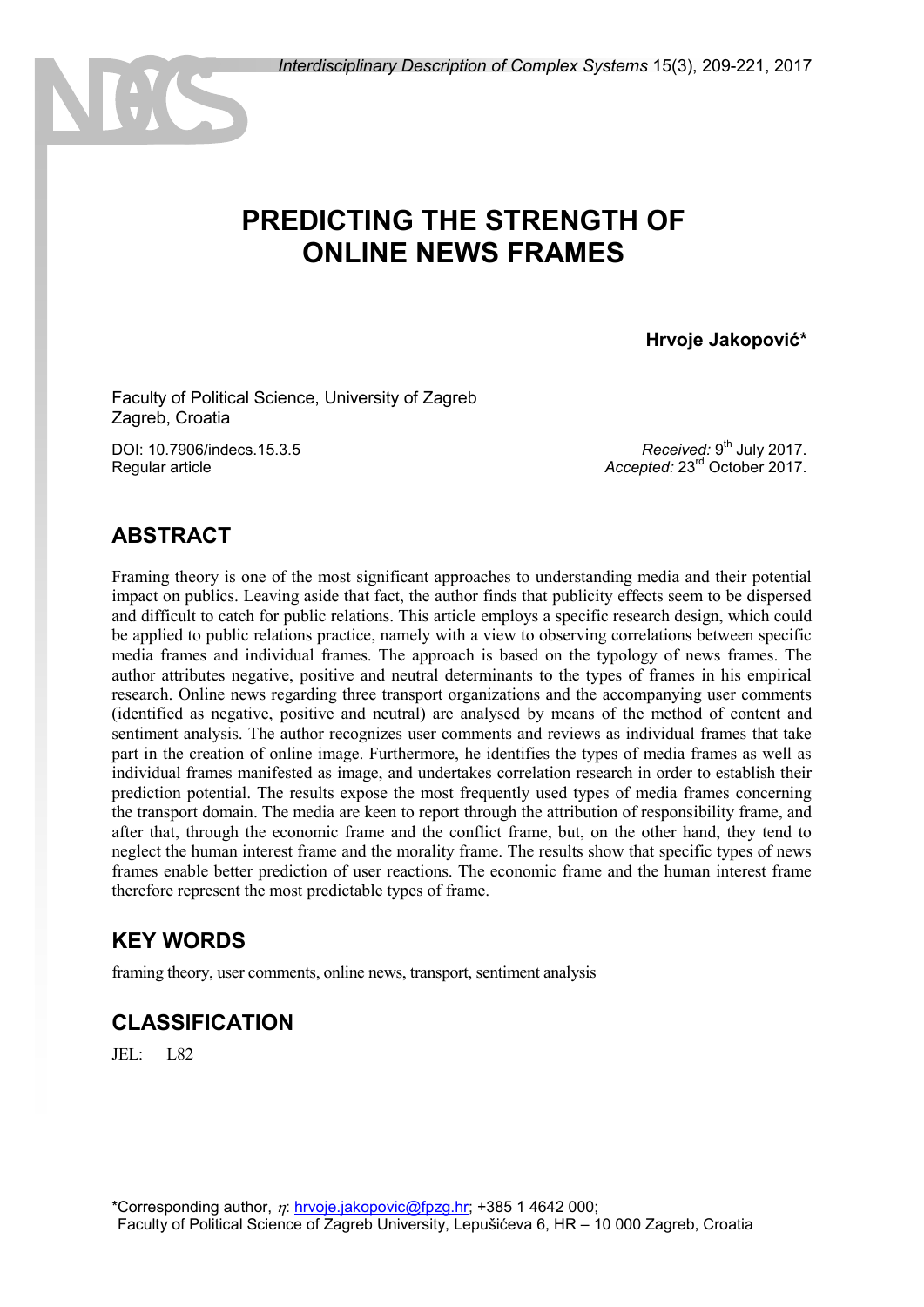## **INTRODUCTION**

Measuring of PR effectiveness is important because it proves that public relations professionals produce value for the organization. This value is not tangible and visible at first sight. As contemporary public relations are above all strategic, the idea of measurement by objectives has become a standard for different evaluation types. Many authors [2, 3] agree that PR goals and outcomes are set on these levels:

- 1. Cognitive (refers to thoughts, opinions, consciousness) it implies informing target publics about a certain topic, stimulating thoughts, awakening the existence of an issue, rising awareness
- 2. Affective (refers to emotions) the activities are focused on shaping opinions and attitudes and provoking emotional reactions concerning a certain issue
- 3. Conative (refers to behaviour and doing) it includes encouraging behaviour of target publics towards a certain direction.

In the context of media relations, public relations effectiveness should be measured primarily on the cognitive level and on the affective level. The conative level is characterized by too many interventions of different variables, which makes it hard to control. Therefore, associating behaviour with media effects turns out to be more complex. Kim [4] explains that it is necessary to correlate PR activities with financial benefits for the organization. It is crucial to reach the bottom-line impact of public relations efforts which could be described through reputation measurement and measurement of impact on income. Reputation is in this light defined as an integrated symbolic and behavioural relationship between corporate PR and target publics [4], while image is, according to [5] determined and lies on a symbolic relationship between the organization and target publics, being thus a middle step for reaching and measuring bottom-line impact of public relations. The image and extensively reputation form an outcome for public relations and present an independent variable for measuring PR impact on income (see also [6]). Marklein [7] points out that contemporary public relations experts should take into account 'reach' (as a potential that content will be seen by a certain number of users), 'engagement' (as user reaction to exposure) and 'relevance' (as content significance) for media metrics. The combination of these three communication dimensions should provide meaningful results on PR outcomes rather than just evaluating media coverage and reach. When it comes to PR outcomes, Macnamara [8] gives an overview of terms used for PR and social media measurement in contemporary practice: 1. 'engagement', 2. 'influence', 3. 'impact', 4. 'awareness', 5. 'attitudes', 6. 'trust', 7. 'loyalty', 8. 'reputation', 9. 'relationships', 10. 'return on investment' (ROI). From there on, it is clear that standardization in public relations measurement is required for PR professionals but also for the purpose of presenting the campaign results to the boards with more clarity. As shown, there are various outcomes of PR campaigns that need to be described more precisely. Zerfass's et al. [9] research shows that the diffusion of current academic knowledge of PR methodology represents a weakness when it gets transferred into PR practice. It is possible to conclude that standardization is necessary for PR research and evaluation.

Kim [4] in his regression analysis found a statistically significant correlation between reputation and organizational income. In the context of predicting consumer behaviour and associating it with profit, it is necessary to discuss behavioural economics [10] and related decision-making theories which can be useful for setting an evaluation model in public relations. Behavioural economics deals with cognitive elements that can influence decisionmaking and their relationship with certain behaviour. It can also be associated with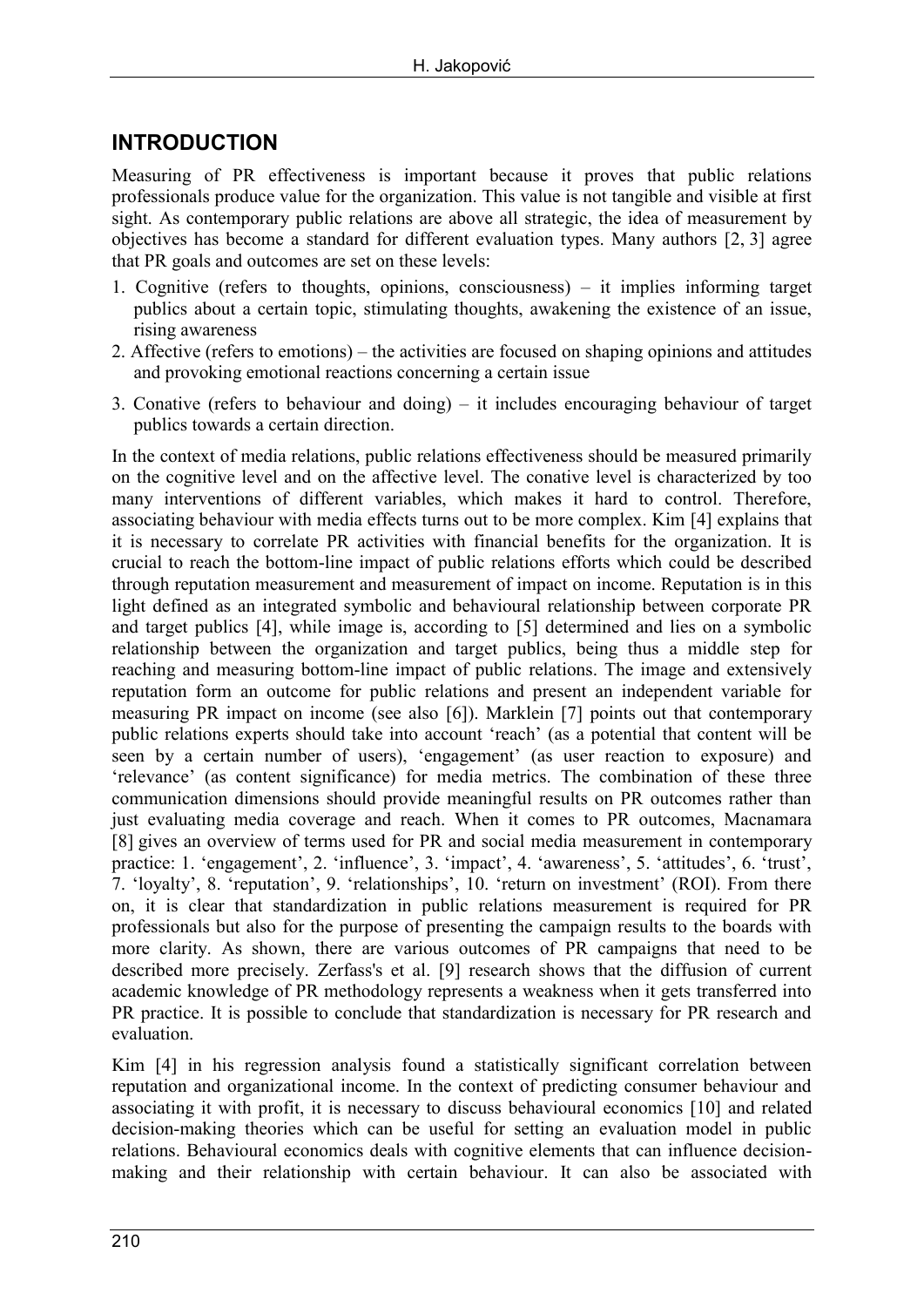contemporary ideas of neuroeconomics and neuromarketing. Jelić [11] mentions some of the methods and tools that are used in neuromarketing: electroencephalography – monitoring of the electrical impulses in the brain; positron emission tomography – scanning and measuring various body functions; functional magnetic resonance – measures brain activity and brain blood flow; eye tracking glasses – measures direction of the eye, openness of the pupil and fixation length which can be correlated with different cognitive processes; physical manifestations – breathing speed, heart rate, perspiration. Tversky [12] developed some of the principles of behavioural economics by relying on the concept of framing.

Scheufele and Tewksbury [13] point out that framing is significantly different from agendasetting theory because it is focused on the representation of the story in the news and on the influence it may have on the media consumers (see also [14-16]). The agenda-setting theory is focused on what to think about, but not explicitly what to think of a certain issue [17]. On the other hand, framing is a much more suitable theory for public relations professionals and PR measurement because it assumes that the media framing (a certain news perspective in the story) will affect and eventually change the individual frame of a media consumer on a certain topic. The framing theory existence is necessary for the comprehension of the way how individuals manage everyday situations and process information. The frame as a derivate of framing theory represents a 'mental map' [18] which allows an individual to manage and store experience. Framing theory is seen as a more refined version because it takes into account change in opinion and attitude. Therefore, it is also known as 'second-level agendasetting' (as writen by McCombs, cited in [13]; p. 11). Raupp [19; p.4] points out that PR effects in media relations are: "effects on the media presence of organizations and issues, effects on the tone and framing of the coverage, and effects on organizational reputation".

This research design relies on the types of media frames as presented in [1]. The centre of the news release amounts to the media frame which gives its story a clear determinant and purpose. It is possible to identify five types of frames used in media reporting [1]:

- 1. **C**onflict frame this type of media frame emphasizes the conflict in the story between two or more sides, whether they are individuals, groups or institutions. This approach is one of the ways of drawing media consumers' attention.
- 2. Human interest frame it is the media frame which includes a human example and emotion. The frame personalizes, dramatizes news and provokes emotion to keep interest of media publics
- 3. Economic consequences frame this frame includes media reports about an event, an issue or a topic through economic indicators and consequences for an individual, a group, an institution or a country. It is a frame that puts finance in the centre as an element for attracting publics.
- 4. Morality frame it is a type of media frame which puts an event, an issue or a topic in the context of religious and moral principles. In regard to the journalism principle of objectivity in reporting, this frame is recognized in statements of various sources of information.
- 5. Attribution of responsibility frame the media frame presents a topic in a way that assigns responsibility for a cause of a problem to an individual, a group or the government or as a solution.

There is a rise of news portals which attract various publics, with respect to growth in number of users. Nowadays there is not a television or radio station, or even a newspaper without an online edition or a modified news site. As the readership, viewership and listenership are moving from traditional media towards social media, interactivity of the Web 2.0 became a serious reason for transferring public relations online. Chung suggests that in interactive news presentation there exist four styles: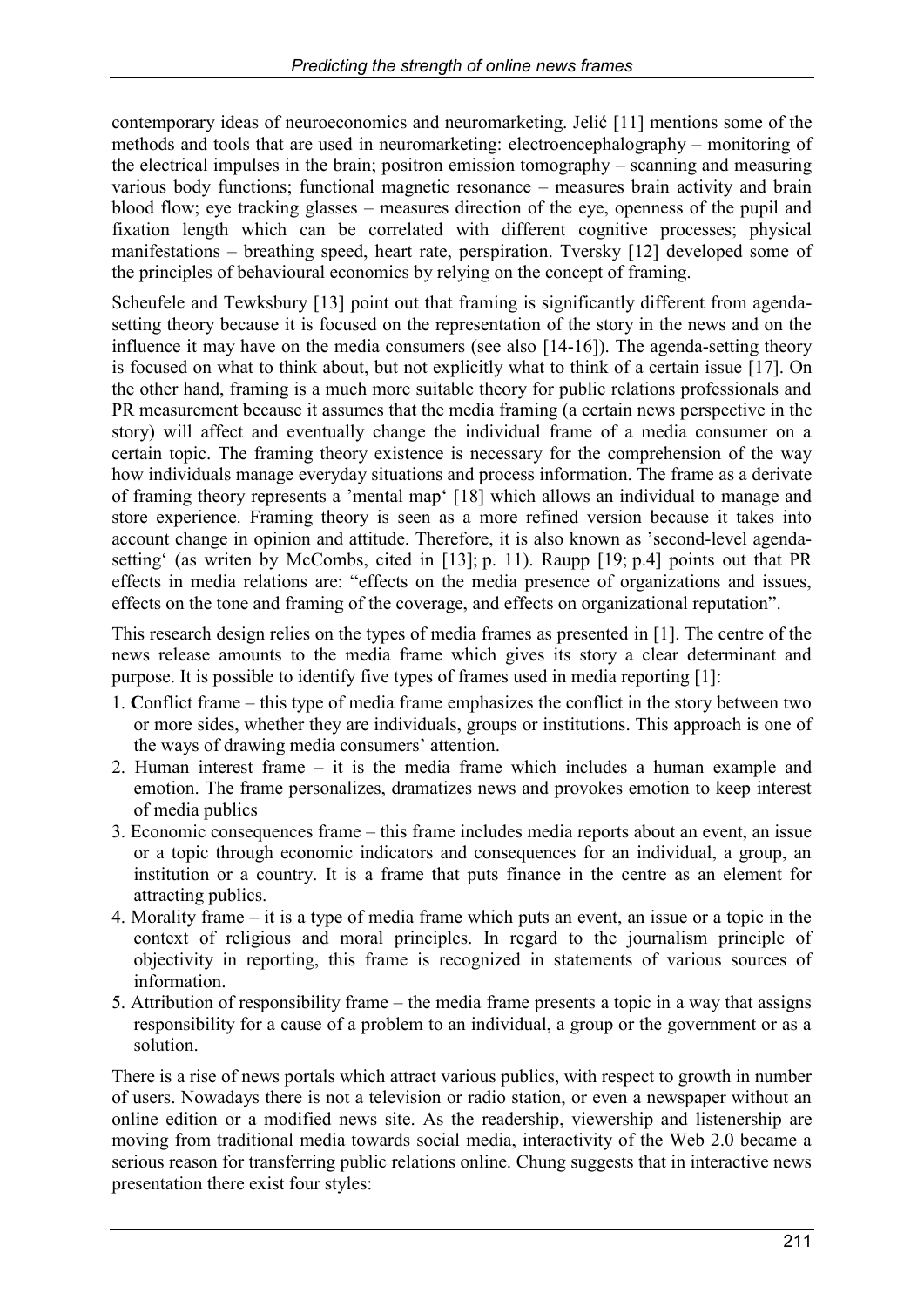- 1. Presentation of the news with the possibilities which allow users to experience news through different options and modalities – for example, selecting and deselecting news content
- 2. Presentation of the news with the possibilities of personalization and content shaping
- 3. Presentation of the news with the possibilities of modifying content in terms of adding user's own comments and expressing opinions
- 4. Presentation of the news with the possibilities of interpersonal communication with other users

This article is especially focused on user opinions and their comments as reactions to the article published online. Furthermore, the sum of their opinions towards organizations in the transport domain is interpreted as the online image or 'cyber image' [20]. The assumption is that the transport domain is a very fruitful research matter because of frequent oscillations in reporting caused by crises such as accidents, delays and weather. The question arises whether it is possible to predict user reactions and handle the online image on the basis of online news and the media frame involved. These findings could lead one step closer to associating public relations efforts with financial value.

## **MATERIAL AND METHODS**

#### **RESEARCH OBJECTIVES**

- Identify and assess the media frames when reporting on Croatian organizations of the transport domain on online news sites.
- Assess user comments on online news sites as reactions to online media reports on Croatian transport organizations.
- Correlate media frames present in online new reports on Croatian transport organizations with user comments expressed as online image variants.

#### **RESEARCH QUESTIONS**

- Which media frames in online media reports on Croatian transport organizations are represented more and which ones are represented less?
- What is the online image of Croatian transport organizations among users of online news sites?
- What is the correlation between the media frames in online reports on Croatian transport organizations and their online image?

#### **HYPOTHESIS**

The existence of a moderate-strong positive correlation between media frames present when reporting about transport and user comments on online news sites – this hypothesis is tested on the examples of three Croatian organizations from the transport domain.

#### **SAMPLE**

The unit of analysis in this correlation research makes online news report (news release) on *Croatia Airlines (CA)*, *Croatian Railways (HŽ)* and *Zagreb Electric Tram (ZET)*. For the other correlate, the unit of analysis is one user comment which belongs to the online news report on *Croatia Airlines*, *Croatian Railways* and *Zagreb Electric Tram*. The period of analysis on online news sites *24sata.hr* and *Index.hr* encompasses two years (from January 1, 2013 to December 31, 2014). The author selected this period with the intention to get varieties of data (strikes, delays, accidents, negative financial situations that were present in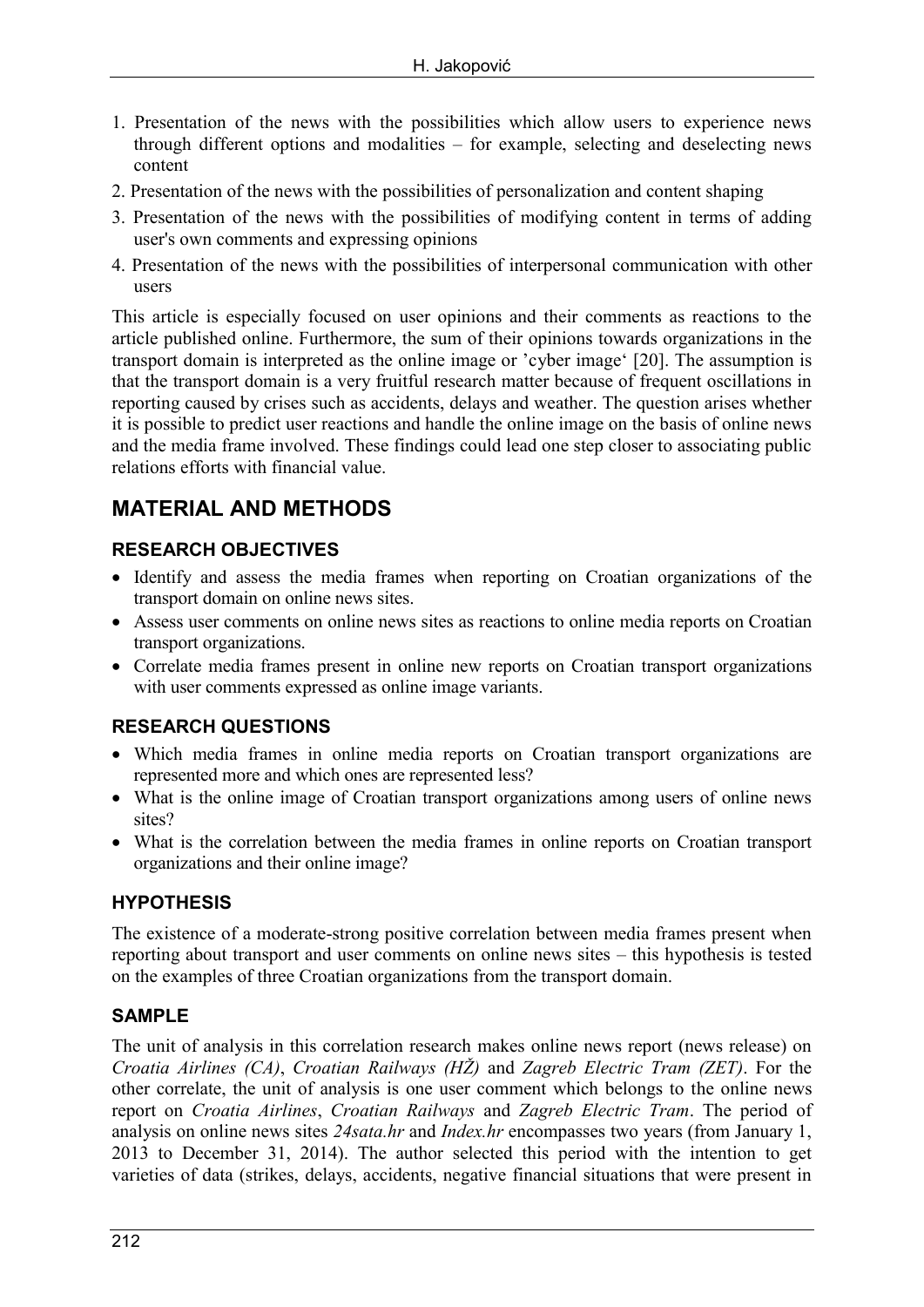that period of time). *24sata.hr* and *Index.hr* online news sites are recognized as the ones with highest user engagement as well as reach in that period of time. The simple random sample was taken from the population consisting of all news releases dealing with *Croatia Airlines*, *Croatian Railways* and *Zagreb Electric Tram*, which were published by the web portals *24sata.hr* and *Index.hr* during the analysed period (from January 1, 2013 to December 31, 2014). The sample consists of at least 30 % of units of analysis which make the whole population for each aforementioned transport organization (*Croatia Airlines* 2013/2014 – *N* = 102; *Croatian Railways* 2013/2014 – *N* = 106; *Zagreb Electric Tram* 2013/2014 –  $N = 106$ ). The accompanying user comments were extracted on the basis of the expressed opinion towards three transport organizations. Multiple comments of the same user in a single online news release and other comments not concerning these organizations were isolated. The user comments pertaining to a single news release were summed and presented through a dominant represented opinion (image) – positive, negative or neutral. The number of user comments varied in news releases. The overall sample of analysed comments is 3,068.

#### **METHODS**

The method of content analysis is used for identifying and assessing media frames within the online news, while human sentiment analysis [21-23] was applied to user comments. Sentiment (human) analysis in the context of public relations can be understood as "analysis of a comment or post, aiming to determine the attitude of the speaker towards a brand or topic". Moreover, the sentiment analysis shows what "people feel about a subject or brand, often expressed in simple terms as positive, negative or neutral".

Media frames are identified in online news releases with the coding scheme based on [1]. There is a possibility of the presence of more than one media frame in certain news releases, however in this correlation research only the dominant frame is taken into consideration. The dominant frames are identified by using a scale from 0 to 1 for positive answers  $(0 -$  without positive answers; 1 – all positive answers). Two trained coders were engaged for conducting research. The Holsti reliability test [24] was used on twenty randomly selected online news releases from population and the achieved result was 0,89. Landis and Koch [25; p.165] suggest that intercoder reliability from 0,81 to 1,00 belongs to the category of almost perfect. The same test was conducted on one hundred user comments from selected population with the result of 0,97. Further disagreement between coders was discussed. Each of the identified media frame was attributed as negative, positive and neutral. For providing trustworthiness of these attributes, the categories on the scale from extremely positive to extremely negative were determined as follows:

- 1. Extremely positive implies that three out of three entries are confirmed: there is no negative journalist opinion towards organization; the information sources express a positive opinion towards the organization; the reporting event is positive for the organization.
- 2. Positive implies that two from three entries are confirmed: there is no negative journalist opinion towards organization; the information sources express positive opinion towards the organization; the reporting event is positive for the organization.
- 3. Neutral implies that: there is no negative nor positive journalist opinion towards the organization; the information sources do not express positive nor negative opinion towards the organization; the reporting event is neither positive nor negative for the organization.
- 4. Negative implies that two out of three entries are confirmed: there is no positive journalist opinion towards organization; the information sources express a negative opinion towards the organization; the reporting event is negative for the organization.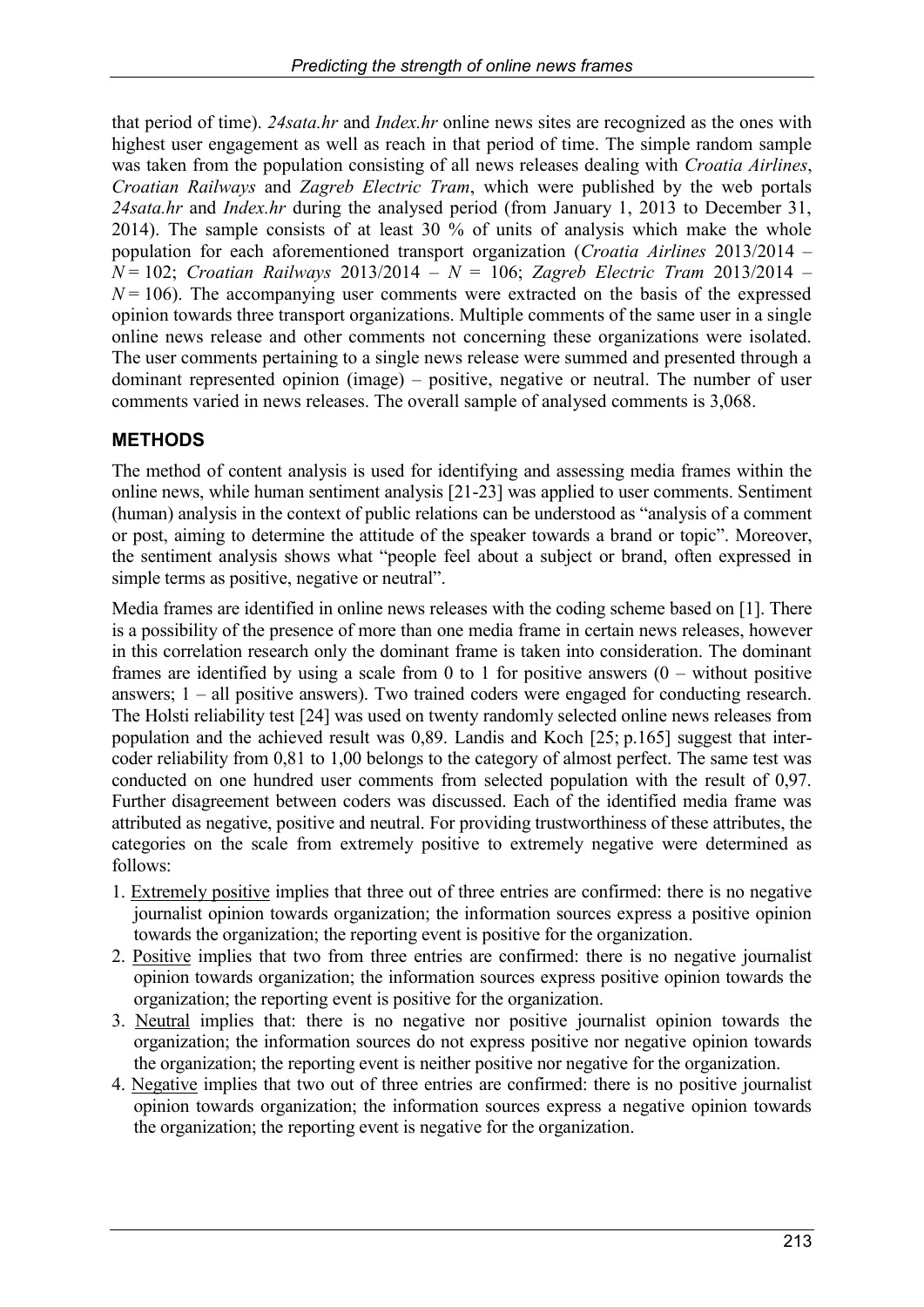5. Extremely negative implies that three out of three entries are confirmed: there is no positive journalist opinion towards the organization; the information sources express a negative opinion towards the organization; the reporting event is negative for the organization.

#### **VARIABLES**

In this research the correlation is determined between:

The predictor variable – dominant media frame in online news reports by *24sata.hr* and *Index.hr* on *Croatia Airlines*, *Croatian Railways* and *Zagreb Electric Tram*. Media frames are attributed as positive, negative and neutral and categorized as follows: 1. Conflict frame, 2. Human interest frame, 3. Economic consequences frame, 4. Morality frame 5. Attribution of responsibility frame.

The criterion variable – user comments accompanying the online news reports by *24sata.hr* and *Index.hr* on *Croatia Airlines*, *Croatian Railways* and *Zagreb Electric Tram*. User comments are determined as positive, negative and neutral online image.

The correlation will be determined with the Pearson's coefficient on the interval from -1 to 1. A positive value of the correlation coefficient shows variable change in the same direction, (for predictor and criterion variables), on the other side a negative correlation coefficient indicates the opposite directions of prediction and criterion variables.

The correlation will be determined with the Pearson's coefficient on the interval from -1 to 1. A positive value of the correlation coefficient shows variable change in the same direction, (for predictor and criterion variables), on the other side a negative correlation coefficient indicates the opposite directions of prediction and criterion variables.

### **RESULTS**

In their research Semetko and Valkenburg [1] analysed in what way the media reported on European politics and their findings showed that most of the news were framed through attribution of responsibility, conflict, economic consequences, human interest and, in the end, morality. The results in this primary research show a certain pattern or matching in media reporting. The application of the foregoing principle when applied to the transport domain, as exemplified by the three transport organizations, is presented mostly through attribution of responsibility (39 %), economic consequences (29 %), conflict (18 %), human interest (12 %) and morality  $(2 \%)$  (Figure 1).

The presence of media frames when reporting on transport indicates that there are different media approaches concerning these organizations. The reports are specific for each organization (Table 1).

In the reports on *Croatia Airlines* the frame of economic consequences is the most frequent (34 %), illustrated in the article "For the First Time in Five Years: Croatia Airlines Runs Without Loss" (24sata.hr, 16.2.2014). This article reports positively on the profit of almost 670 000 kuna<sup>1</sup> for *Croatia Airlines*, and turnover in comparison with the year 2011 when the loss was 488,17 million kuna. Frame of economic consequences was attributed also negatively in the example "Slavko Linić<sup>2</sup> Cuts of Salaries" (*24sata.hr*, 4.11.2013) where *Croatia Airlines* losses in past years and high directors' salaries in state firms are mentioned. In addition, a similar example of the negative economic frame is the article entitled "Croatia Airlines in First Six Months Had a Loss of 37,7 Millions" (*Index.hr*, 29.7.2014).

The conflict frame (23 %) is the second most frequent in the case of *CA.* This kind of reports is mostly associated with the employees strike and dispute with the board of directors in *CA*, which is confirmed by the following example: "Union vs. Board: In Croatia Airlines Attitudes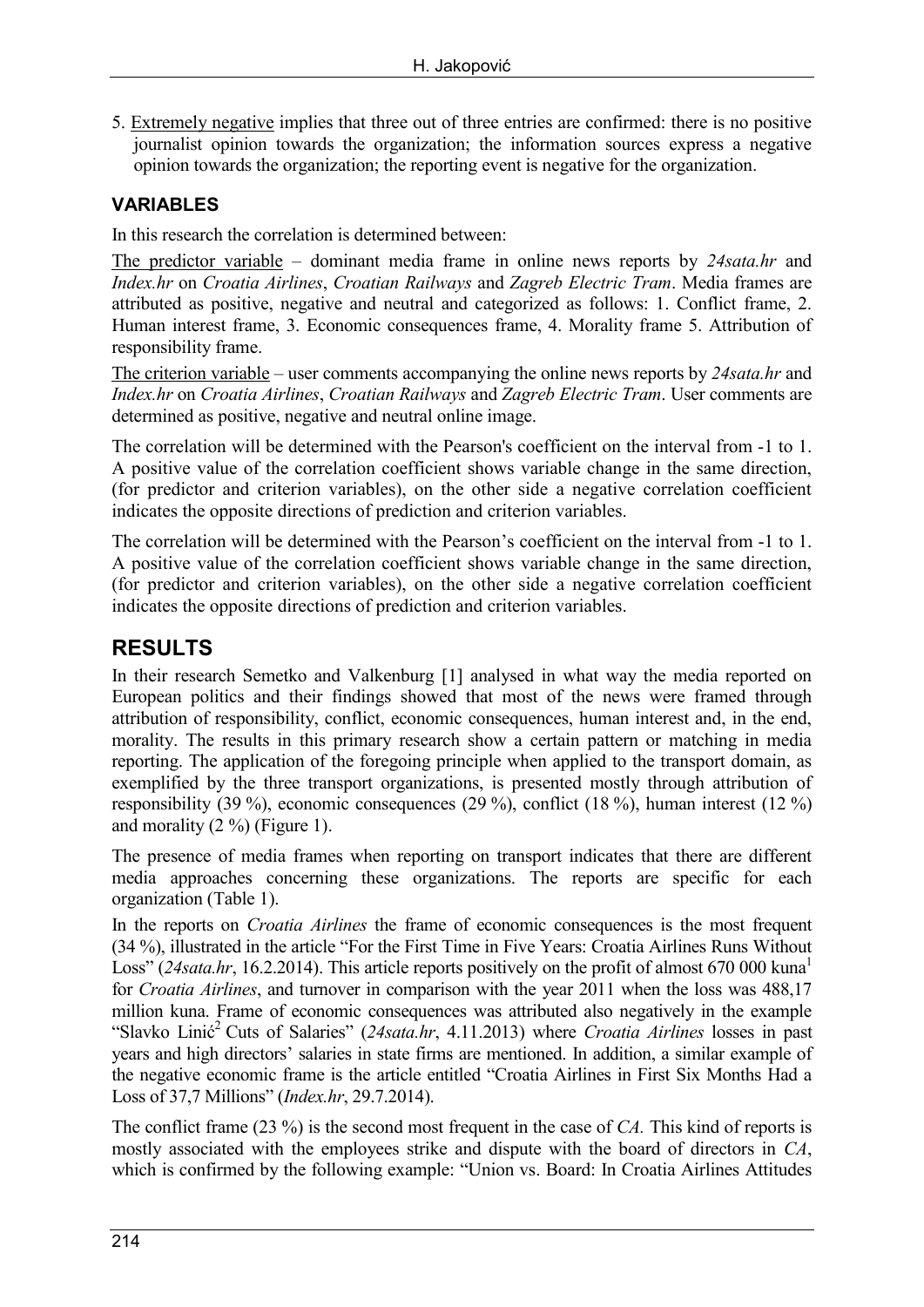Aligned, Strike to End?" (*Index.hr*, 19.5.2013). However, the conflicts between *CA* crew and passengers were also a central topic "Carl Bildt<sup>3</sup> Furious: 'I Went to Dubrovnik and Ended up in Split'" (*24sata.hr*, 11.7.2014).



**Figure 1.** Overall frequency of media frames.

|  |  | <b>Table 1.</b> Online media frames frequency per organization $(N=310)$ . |  |  |
|--|--|----------------------------------------------------------------------------|--|--|
|  |  |                                                                            |  |  |

| <b>Types of frames</b> | <b>Attribution of</b><br>responsibility | Human<br>interest | Conflict | <b>Morality</b> | Economic<br>consequences |
|------------------------|-----------------------------------------|-------------------|----------|-----------------|--------------------------|
| Croatia Airlines       | $22\%$                                  | $18\%$            | 23 %     | $3\%$           | $34\%$                   |
| Zagreb Electric Tram   | $62\%$                                  | $8\%$             | $12\%$   | $1\%$           | $17\%$                   |
| Croatian Railways      | $34\%$                                  | 11 %              | $18\%$   | $1\%$           | $36\%$                   |

Attribution of responsibility (22 %) in the case of *CA* points out the Government's role in solving the financial problems of the Croatian national airline "Hajdaš Dončić<sup>4</sup> Travels to Indonesia to Discuss Croatia Airlines Sales" (*Index.hr*, 21.8.2013). Human interest frame (18%) was used for reporting in the positive light in the article entitled "25 Lucky Croatia Airlines Passengers Take Amsterdam Trip" (*24sata.hr*, 14.12.2014). The morality frame is rarely used, i.e. in only 3 %.

*Zagreb Electric Tram* is frequently presented through attribution of responsibility (62 %), followed by economic consequences (17 %), human interest (12 %) and morality frame (1 %).

When it comes to attribution of responsibility, responsibility is often assigned to persons involved in traffic accidents "ZET Bus Bursts into Flame in Sesvete<sup>5</sup>" (24sata.hr, 21.11.2014), "Berlingo Goes through Red Light and Crashes into Tram" (*24sata.hr*, 29.11.2014) and "Police Seeking Accident Witnesses" (*24sata.hr*, 21.11.2014).

Economic consequences are often related with rides without tickets in public transport, ticket prices and penalties as in the following examples: "Rides without Tickets to be Fined 1000 Kuna" (24sata.hr, 8.4.2013) and "Bandić<sup>6</sup>: Tram Tickets 30% Cheaper, not yet Yearly Tickets" (*24sata.hr*, 8.4.2013).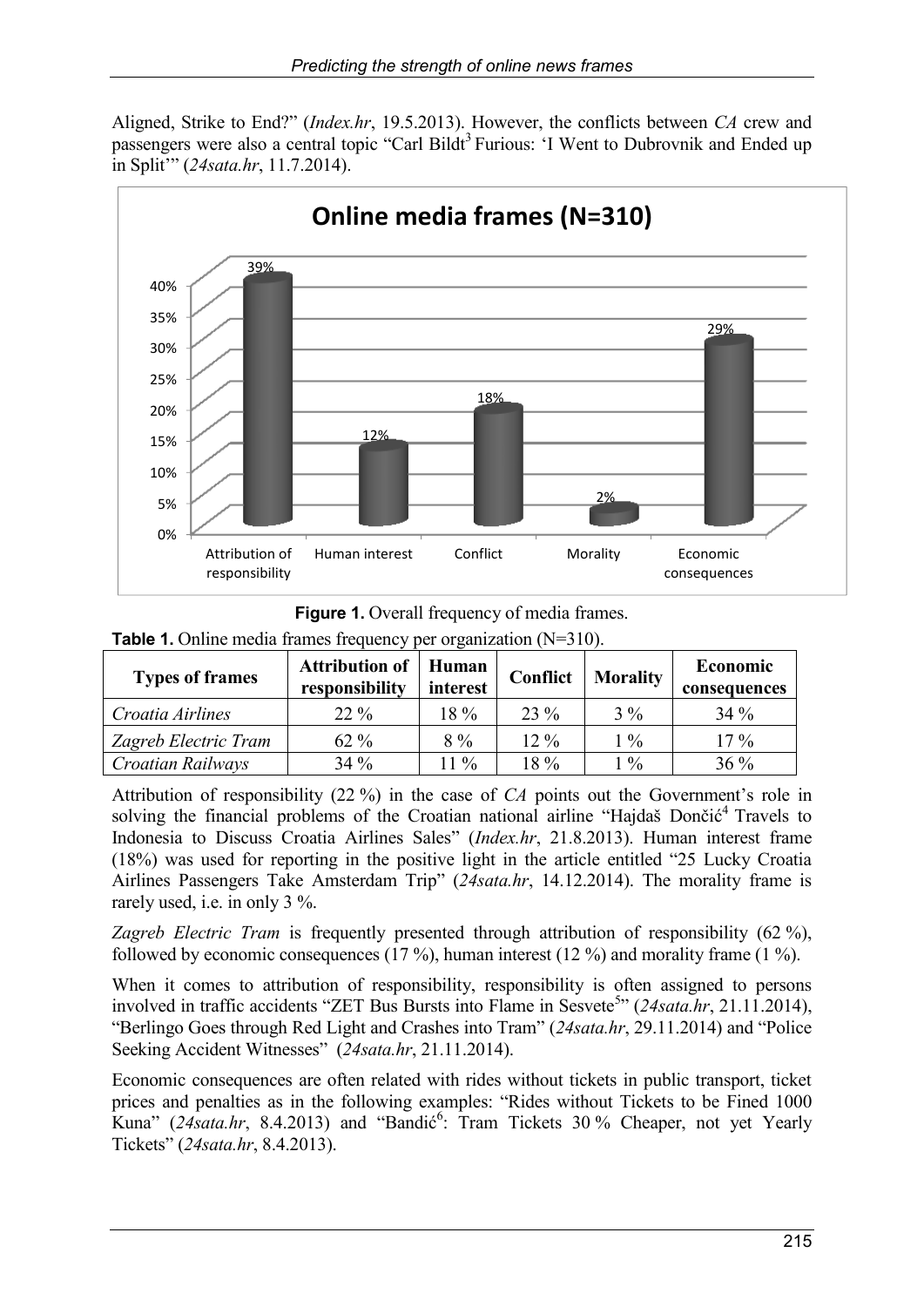The conflict frame is associated with the confrontation between *ZET* employees and passengers: "Bus Driver Refuses to Open Front Doors, Passenger Attacks Him" (*24sata.hr*, 18.4.2013.). Human interest is used for positive *ZET* presentation as in example "They Paid Tickets: Bride and groom Go to Wedding by Tram (*24sata.hr*, 31.10.2014).

When it comes to *Croatian Railways*, the frame of economic consequences is mostly represented (36 %), following attribution of responsibility (34 %), conflict (18 %), human interest (11  $\%$ ) and morality frame (1  $\%$ ).

Investments are often mentioned through the economic consequences as in the example "In the Year 2014 the Investment Wave Worth 73 Billions Kuna is Starting" (*24sata.hr*, 12.12.2013), but also negative financial results "Government Takes Over HŽ Debt of 1,77 Billion Kuna, Housing Savings to be Boosted with 245 Kuna" (*Index.hr*, 23.12.2014).

Attribution of responsibility often refers to the Croatian government and the ministry in charge, which is responsible for solving HZ problems: "Exhilarated Leko<sup>7</sup>: Best Fried Chicken is in Railways" (*24sata.hr*, 20.3.2014) and "Hajdaš Dončić AnnouncesRailway Construction with EU Funds, Stanić Replies: It is Easy to Make Promises without Responsibility" (*Index.hr*, 22.10.2014).

The conflict frame is related to confrontations between the Croatian Government and *HŽ* employees as in the example "HŽ Cargo Workers Protested in Front of the Government and Announced Strike: We Know How to Work, but You Don't Know How to Manage" (*Index.hr*, 27.2.2014). Human interest is used in negative *HŽ* presentation in the examples such as "Train Full of Children Derails, but HŽ doesn't Report Accident because 'It is not Important'" (*24sata.hr*, 19.7.2013). The article reports about "frightened" children and a "calm" train driver.

While reporting on these three transport organizations (Table 2) through the conflict frame is formed mostly negative presentation of organizations (79 %). The morality frame is the most positive (60 %), but it is less frequent for making conclusions. Therefore, the human interest frame should be considered as the most positive for organizations (40 %). Nevertheless, the economic consequences frame is also partly positive for organizations (25 %). The attribution of responsibility frame is mostly neutral for organizations (53 %). Table 2 shows that the presentation of organizations in online news is predominantly negative.

| <b>Attribution values</b>            | <b>Positive</b> | <b>Negative</b> | <b>Neutral</b> |
|--------------------------------------|-----------------|-----------------|----------------|
| Attribution of responsibility, N=122 | $13\%$          | $34\%$          | 53 %           |
| Human interest, N=38                 | 40%             | $47\%$          | $13\%$         |
| Conflict, N=54                       | $4\%$           | 79 %            | $17\%$         |
| Morality, $N=5$                      | 60%             | $20\%$          | $20\%$         |
| Economic consequences, N=91          | $25\%$          | 44 $\%$         | $31\%$         |

**Table 2.** Organizational presentations in the online media frame.

User comments are assessed as positive, negative and neutral. These online opinions represent the organizational online image. They are actually direct reactions to online news and therefore through the sum of user comments, for each news release, the dominant image is identified. The most predictable frame is human interest (48 %) when it comes to identifying common individual and media frames concerning positive image. The human interest frame is based on the reports about satisfied passengers and employees. Secondly, the economic consequences frame is also responsive in terms of positive reactions. It reports about positive financial results and benefits for passengers. Nevertheless, statistical average (mean) shows that online image is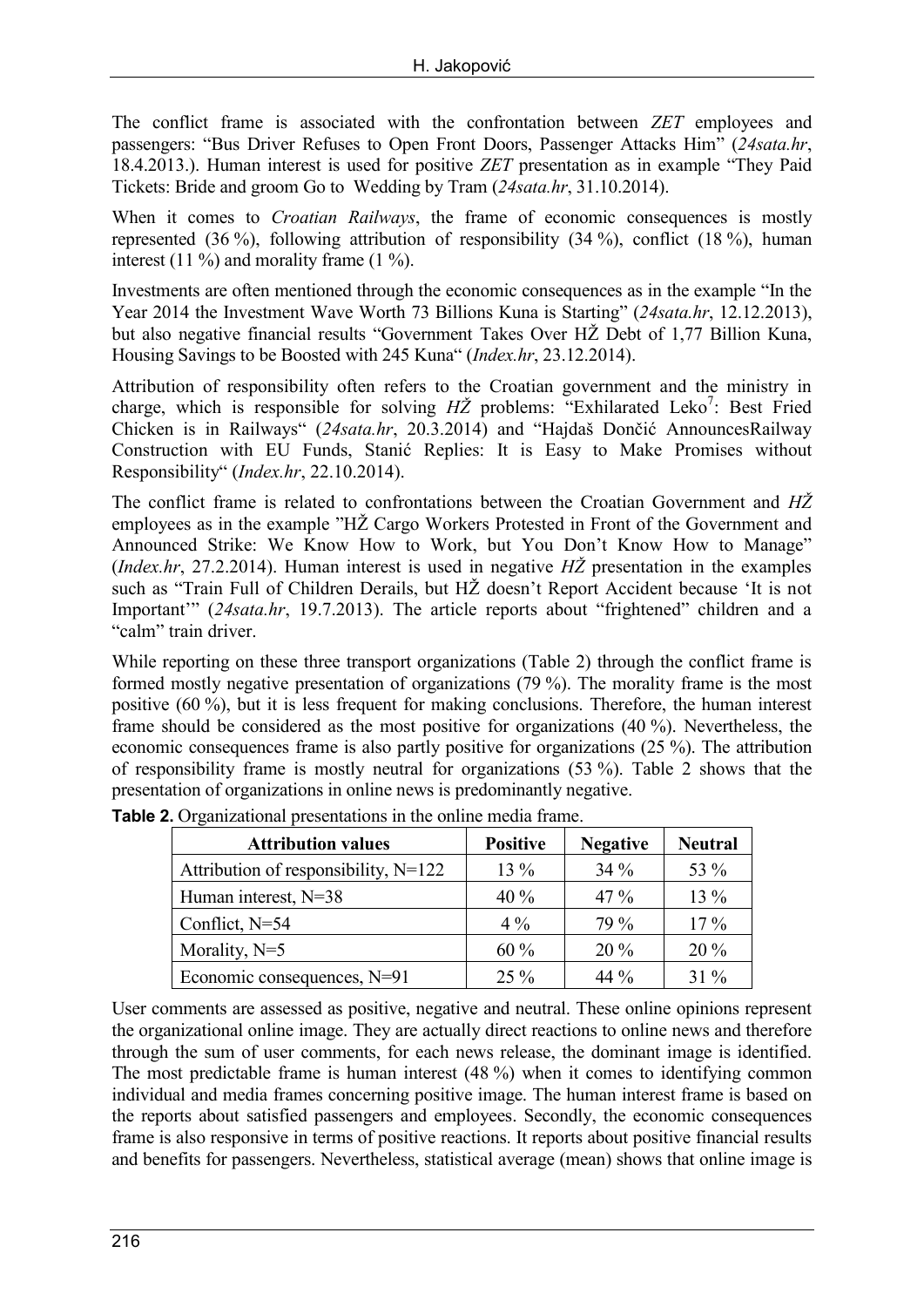dominantly negative for Croatian transport organizations (55,67 %) (Table 3), then follows the neutral (37,3 %) online image and the positive one (7 %).

**Table 3.** Online image per media frame (N=310).

| <b>Attribution values</b>                  |                | Positive   Negative   Neutral |  |
|--------------------------------------------|----------------|-------------------------------|--|
| Organizational image through user comments | $7\frac{0}{0}$ | $1\,55.67\,\%$ $1\,37.3\,\%$  |  |

The correlation analysis determined the relationship between predictor and criterion variables in the set of variables which refer to the evaluation of online news through media frames, as predictor variables, and user comments (online image), as criterion variable.

The significance of correlation coefficient indicates the existence of the statistically significant relationship between variables which are in this article observed on the level of 1 %. This describes model representativeness with uncertainty of 1 % ( $p < 0.01$ ).

The correlation of media frames and online image is shown in Table 4 and described with the Pearson correlation coefficient  $r = 0.364$ . This is determined as a moderate-strong positive correlation with uncertainty of 1 %. From these results it is possible to deem that the research hypothesis is confirmed.

**Table 4.** The correlation between online media frames in the transport domain and online organizational image.

| Pearson Correlation $(N=310)$                                                                          | <b>Criterion Variable –</b><br>online organizational image<br>(user comments) |              |
|--------------------------------------------------------------------------------------------------------|-------------------------------------------------------------------------------|--------------|
|                                                                                                        | Coefficient                                                                   | Significance |
| <b>Predictor Variable</b> – online media frames in reports on $CA$ , $H\overline{Z}$<br>and <i>ZET</i> | 0,364                                                                         | p < 0,001    |

The hypothesis is confirmed for the each transport organization included in this research. The correlation of media frames on *CA* and *CA* online image shows a moderate-strong positive relationship,  $r = 0.313$ , with uncertainty of 1% (Table 5).

**Table 5.** The correlation between online media frames on *CA* and *CA* online image.

| Pearson Correlation $(N=102)$                           | <b>Criterion Variable – CA</b><br>online image (user<br>comments) |              |
|---------------------------------------------------------|-------------------------------------------------------------------|--------------|
|                                                         | Coefficient                                                       | Significance |
| <b>Predictor Variable</b> – online media frames on $CA$ | 0.313                                                             | p < 0.001    |

The Pearson correlation coefficient  $r = 0.389$  in the case of  $H\ddot{Z}$  indicates also a moderate-strong positive relationship on the level of 1 % (Table 6).

The highest correlation coefficient is marked in reports on *ZET* where the relationship between media frames and online image is  $r = 0.402$ , with significance of 1 % (Table 7).

**Table 6.** The correlation between online media frames on *HŽ* and *HŽ* online image.

| Pearson Correlation $(N=106)$                                 | <b>Criterion Variable – HZ</b><br>online image (user<br>comments) |              |
|---------------------------------------------------------------|-------------------------------------------------------------------|--------------|
|                                                               | Coefficient                                                       | Significance |
| <b>Predictor Variable</b> – online media frames on $H\bar{Z}$ | 0.389                                                             | p < 0.001    |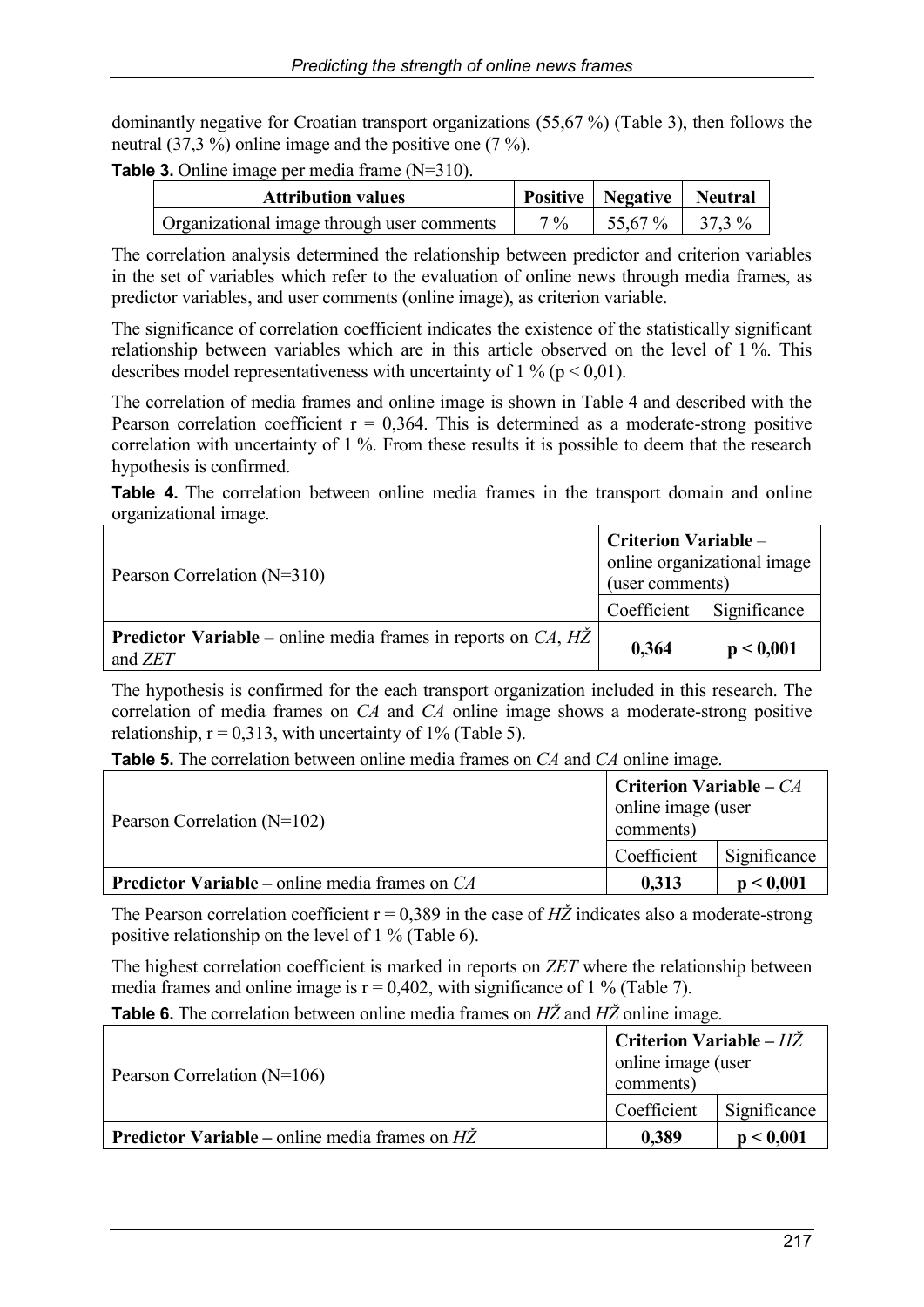In regard to types of frames, the results show (Table 8) the highest correlation between the economic consequences frame and online image,  $r = 0.375$ . This is a moderate-strong positive relationship with significance of 1 %. The human interest frame comes second with the correlation coefficient  $r = 0.372$ , which is a moderate-strong positive relationship on the level of 1 %. The correlation coefficient of the attribution of responsibility frame is lower and represents a weak positive relationship,  $r = 0.237$ , with the significance of 1%. In the end, the conflict frame proved to be the most unreliable in predicting user reactions because of a weak positive relationship ( $r = 0,160$ ) and with an unsatisfactory significance.

**Table 7.** The correlation between online media frames on *ZET* and *ZET* online image.

| Pearson Correlation $(N=102)$                          | <b>Criterion Variable – ZET</b><br>(user<br>online<br>image<br>comments) |              |  |
|--------------------------------------------------------|--------------------------------------------------------------------------|--------------|--|
|                                                        | Coefficient                                                              | Significance |  |
| <b>Predictor Variable – online media frames on ZET</b> | 0,402                                                                    | p < 0.001    |  |

**Table 8.** The correlation per frame with online organizational image.

| Pearson Correlation $(N=310)$                   | <b>Criterion Variable – Online</b><br>organizational image (user<br>comments) |              |
|-------------------------------------------------|-------------------------------------------------------------------------------|--------------|
| <b>Predictor Variable – online media frames</b> | Coefficient                                                                   | Significance |
| Morality                                        | 0,839                                                                         | 0,076        |
| Attribution of responsibility                   | 0,237                                                                         | p < 0,001    |
| Human interest                                  | 0,372                                                                         | p < 0,005    |
| Conflict                                        | 0,160                                                                         | 0,248        |
| Economic consequences                           | 0,375                                                                         | p < 0,001    |

## **DISCUSSION**

The implementation of framing theory in this research design was used for determining frequency of five media frames [1] in online news reporting on transport organizations and also for correlations between the media frames and user comments (online image). The results show that the attribution of responsibility is the most frequently used frame and also the most neutral for organizations. It is not surprising that the frame of economic consequences came second considering that profit and the financial situation is one of the prerequisites for a positive or negative organizational reputation. Soroka et al. [26] in his research shows that economic topics provoke much stronger public response/reaction when there is negative information. The conflict frame is the most negative for organizations and follows the trend of negativity in mainstream media reporting. The human interest frame could be observed as very useful for organizations because of an often-positive approach in reporting. We can assume that users are keen to identify with persons involved in the reporting event and that kind of frame provokes sympathy and other positive emotions associated with organizations. The morality frame is not used in online media reporting and it seems that this approach does not sell news well enough. This kind of frequency also suggests which values are emphasized in society.

The correlation analysis showed that certain frames allow prediction of user reactions. Thus, the economic frame provides clear and precise data on business (positive or negative; growth or drop of income) and consequently users often have homogeneous opinions in this respect. The human interest frame proved to be good for predicting user reactions and the reason could be the users' identification with persons, satisfied employees and passengers, presented in the story.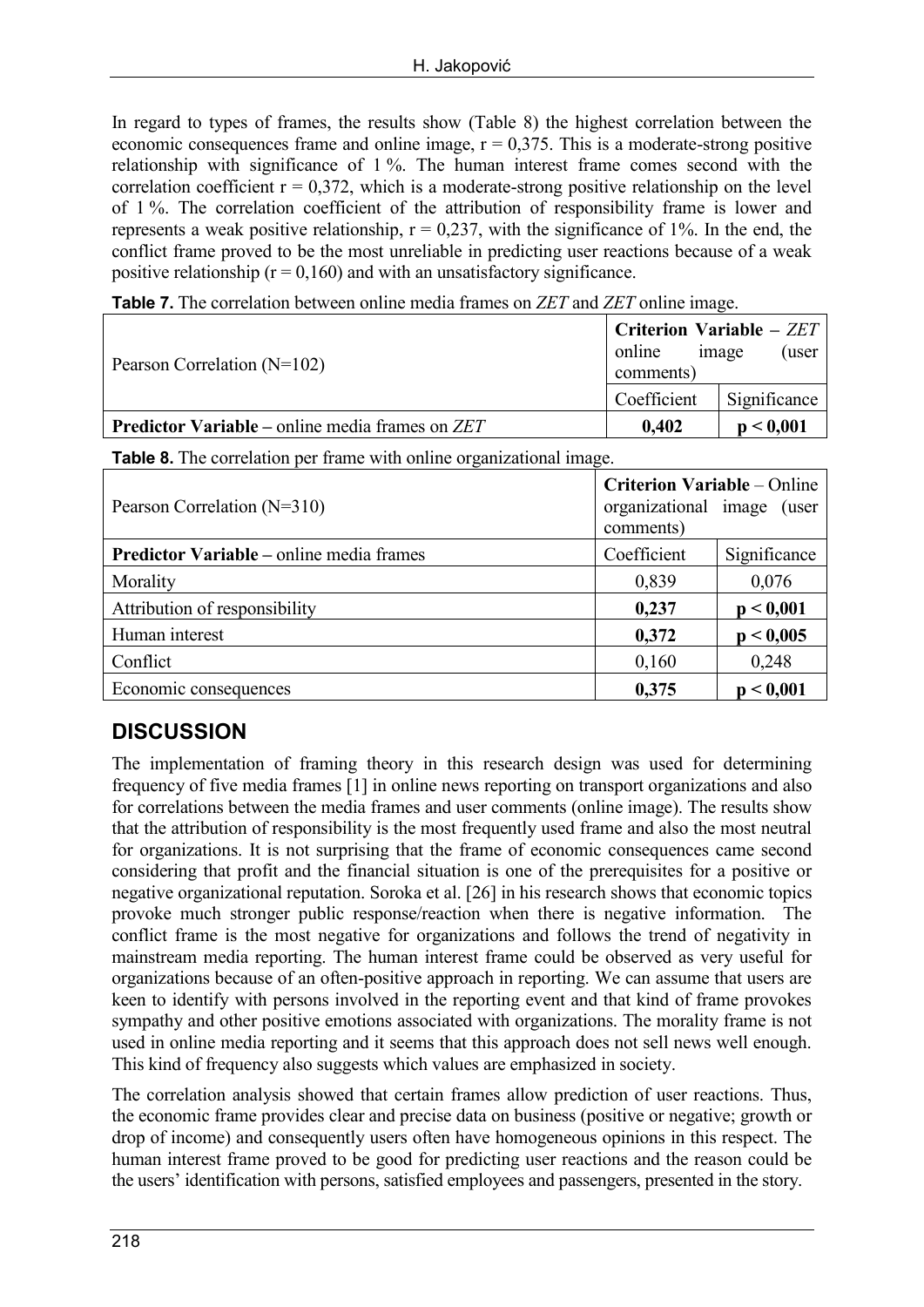In the example of attribution of responsibility the correlation coefficient is lower and unreliable for predictions. We could interpret that responsibility in reporting is abstract and fluid. Responsibility could be dispersing and depending on various user perspectives. Their viewpoints in determining responsibility for certain issue could be different than in media report. The conflict frame provides an even lower prediction possibility. Users can also choose sides in confrontation and they are not necessary the same as in the media report. In the Croatian transport domain frequent confrontations refer to the following relationships: employees-board, employees-passengers, employees-government. This study did not cover other domains (except transport) in media reporting. Therefore, this can be found as one of the limitations of the study.

## **CONCLUSION**

The research results show that it is possible to predict user reactions through a framing theory model. This research gives an insight into the fact that certain online media frames have more strength than the others, especially economic and human interest frame. They are responsive with user reactions therefore these findings could be used in public relations practice for preparing online news releases and managing organizational image and reputation through media. Considering that evaluation and measurement in public relations is one of the imminent challenges, this research design offers a concept and idea for further development of a standardised evaluation model through the use of framing theory in media. As pointed by Hallahan (cited in [19]; p.5), "the establishment of common frames of reference is necessary for building successful relations".

Nowadays every organization in the corporate sector should take into account the importance of planned communication and strategic media relations. Moreover, media studies are in search for measurable connection between media and their effects on media publics, since there are many different variables that intervene in opinion-making process. These findings offer a viewpoint from where user comments, representing direct reactions to media content (news releases), are identified as a valuable PR and marketing research material for managing image and reputation, being thus very insightful for the creation of communication strategies within the organizations. Strategic framing should be taken seriously for media relations, as a part of corporate communication.

## **REMARKS**

<sup>1</sup>The Croatian national currency.

- <sup>2</sup>The then Croatian Minister of Finance.
- <sup>3</sup>A Swedish politician and diplomat.
- <sup>4</sup>The then Croatian Minister of Maritime Affairs, Transport and Infrastructure.
- <sup>5</sup>Zagreb's countryside.
- <sup>6</sup>The then Mayor of Zagreb.

<sup>7</sup>The then Speaker of the Croatian Parliament.

## **REFERENCES**

- [1] Semetko, H.A. and Valkenburg, P.M.: *Framing European Politics: A Content Analysis of Press and Television News*. Journal of Communication **55**(2), 93-109, 2000, [http://dx.doi.org/10.1111/j.1460-2466.2000.tb02843.x,](http://dx.doi.org/10.1111/j.1460-2466.2000.tb02843.x)
- [2] Stacks, D. and Michaelson, D.: *A Practitioner's Guide to Public Relations Research, Measurement and Evaluation (Public Relations Collection)*. Business Expert Press, New York, 2010, [http://dx.doi.org/10.4128/9781606491027,](http://dx.doi.org/10.4128/9781606491027)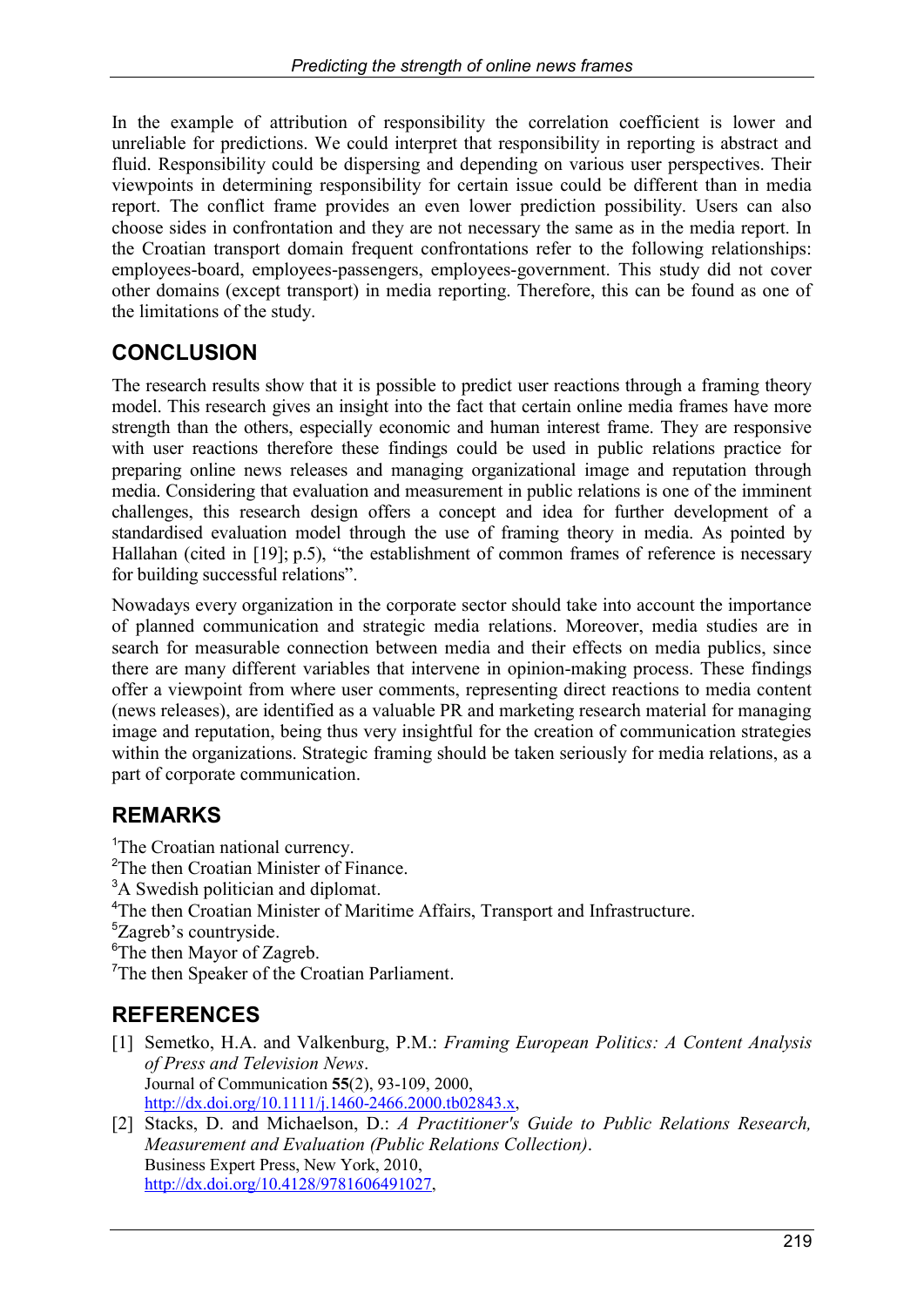- [3] Anderson, F.W.; Hadley, L.; Rockland, D. and Weiner, M.: *Guidelines For Setting Measurable Public Relations Objectives: An Update.* Institute for Public Relations, 2009, [http://painepublishing.com/wp-content/uploads/2014/04/Setting\\_PR\\_Objectives-1.pdf,](http://painepublishing.com/wp-content/uploads/2014/04/Setting_PR_Objectives-1.pdf) accessed  $21<sup>st</sup>$  Januar 2017,
- [4] Kim, Y.: *The Impact of Brand Equity and the Company's Reputation on Revenues*. Journal of Promotion Management **6**(1-2), 89-111, 2009, [http://dx.doi.org/10.1300/J057v06n01\\_09,](http://dx.doi.org/10.1300/J057v06n01_09)
- [5] Grunig, J.E.: *Image and Substance: From Symbolic to Behavioral Relationships*. Public Relations Review **19**(2), 121-139, 1993, [http://dx.doi.org/10.1016/0363-8111\(93\)90003-U,](http://dx.doi.org/10.1016/0363-8111(93)90003-U)
- [6] Löwensberg, D.: *Corporate image, reputation and identity*. In Tench. R. and Yeomans. L., eds.: Exploring Public Relations. Pearson Education Limited, Harlow, pp.237-251, 2009,
- [7] Marklein, T.: *Impressions Are A Sham: The Path to Better Media Metrics.* Institute for Public Relations, 2016, [http://www.instituteforpr.org/impressions-are-a-sham-and-the-path-to-better-media-metrics,](http://www.instituteforpr.org/impressions-are-a-sham-and-the-path-to-better-media-metrics) accessed 20<sup>st</sup> January 2017,
- [8] Macnamara, J.: *Emerging international standards for measurement and evaluation of public relations: A critical analysis*. Public Relations Inquiry **3**(1), 7-29, 2014, [http://dx.doi.org/10.1177/2046147X14521199,](http://dx.doi.org/10.1177/2046147X14521199)
- [9] Zerfass, A.; Verčič, D. and Volk, S. C.: *Communication evaluation and measurement: skills, practices and utilization in European organizations*. Corporate Communications: An International Journal **22**(1), 2-18, 2017, [http://dx.doi.org/10.1108/CCIJ-08-2016-0056,](http://dx.doi.org/10.1108/CCIJ-08-2016-0056)
- [10]Kahneman, D. and Tversky, A.: *Prospect Theory: An Analysis of Decision under Risk*. Econometrica **47**(2), 263-291, 1979, [http://dx.doi.org/10.2307/1914185,](http://dx.doi.org/10.2307/1914185)
- [11]Jelić, N.: *Behavioral Economics, Neuroeconomics, Neuromarketing*. In Croatian. JAHR – European Journal of Bioethics **5**(9), 193-209, 2014,
- [12]Tversky, A. and Kahneman, D.: *The Framing of Decisions and the Psychology of Choice*. Science **211**(4481), 453-458, 1981, [http://dx.doi.org/10.1126/science.7455683,](http://dx.doi.org/10.1126/science.7455683)
- [13]Scheufele, A.D. and Tewksbury D.: *Framing, Agenda Setting, and Priming: The Evolution of Three Media Effects Models*. Journal of Communication **57**(1), 9-20, 2007, [http://dx.doi.org/10.1111/j.0021-9916.2007.00326.x,](http://dx.doi.org/10.1111/j.0021-9916.2007.00326.x)
- [14]Froehlich, R. and Rűdiger B.: *Framing political public relations: Measuring success of political communication strategies in Germany*. Public Relations Review **32**, 18-25, 2006, [http://dx.doi.org/10.1016/j.pubrev.2005.10.003,](http://dx.doi.org/10.1016/j.pubrev.2005.10.003)
- [15]de Vreese, C.H.: *News framing: Theory and typology*. Information Design Journal **13**(1), 51-62, 2005, [http://dx.doi.org/10.1075/idjdd.13.1.06vre,](http://dx.doi.org/10.1075/idjdd.13.1.06vre)
- [16]Hallahan, K.: *Seven Models of Framing: Implications for Public Relations*. Journal of Public Relations Research **11**(3), 205-242, 1999, [http://dx.doi.org/10.1207/s1532754xjprr1103\\_02,](http://dx.doi.org/10.1207/s1532754xjprr1103_02)
- [17]Cohen, B.: *The press and foreign policy*. Harcourt, New York, 1963,
- [18]Goffman E.: *Frame analysis: An essay on the organization of experience*. Northeastern University Press, Boston, 1974,